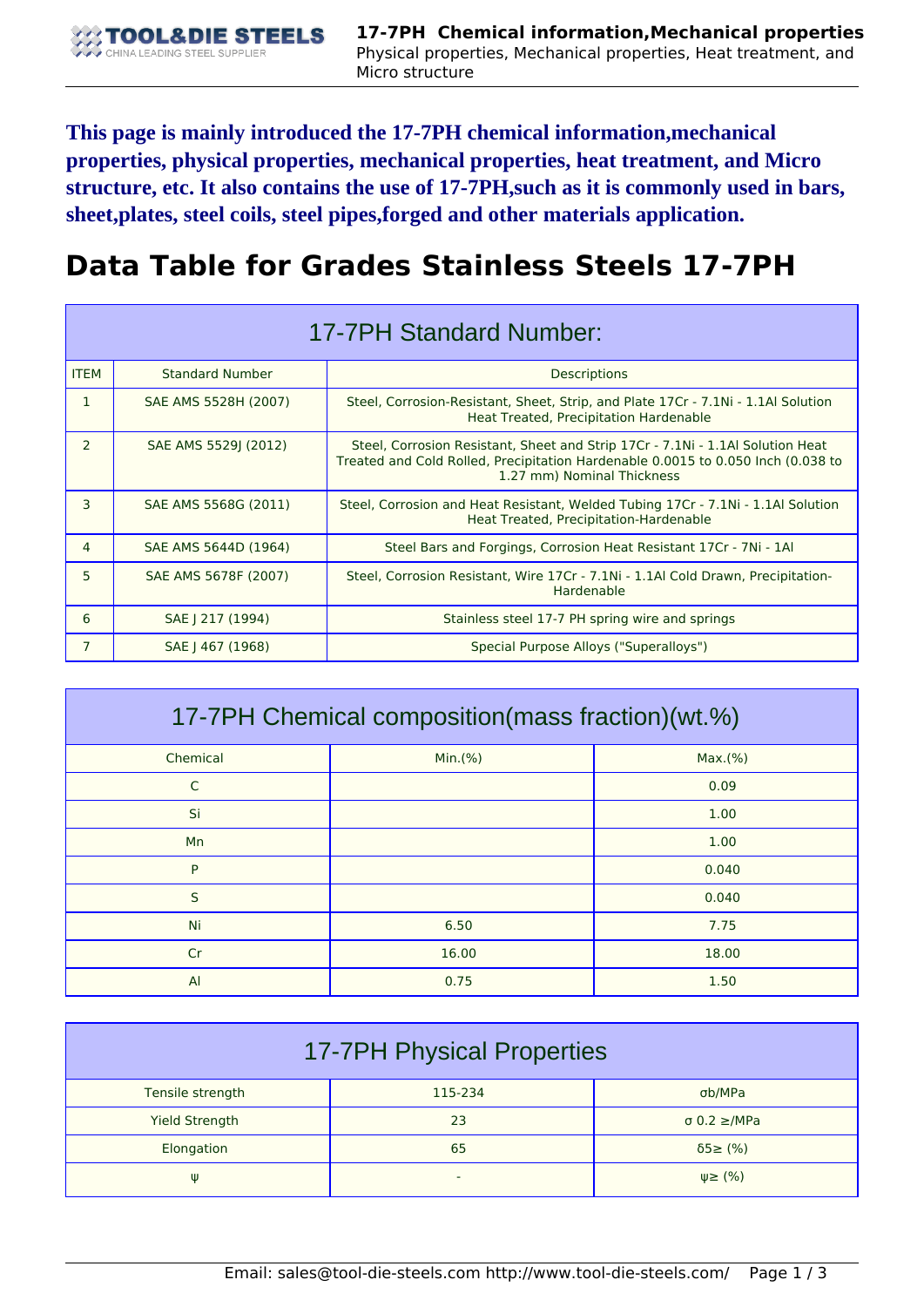

## **17-7PH Chemical information,Mechanical properties**

Physical properties, Mechanical properties, Heat treatment, and Micro structure

| Akv        | -       | $Akv \geq /J$ |
|------------|---------|---------------|
| <b>HBS</b> | 123-321 |               |
| <b>HRC</b> | 30      |               |

| <b>17-7PH Mechanical Properties</b> |         |                          |  |  |
|-------------------------------------|---------|--------------------------|--|--|
| Tensile strength                    | 231-231 | σb/MPa                   |  |  |
| <b>Yield Strength</b>               | 154     | $\sigma$ 0.2 $\geq$ /MPa |  |  |
| Elongation                          | 56      | $\delta$ 5 $\geq$ (%)    |  |  |
| Ψ                                   | ۰       | $\psi \geq (\%)$         |  |  |
| Akv                                 | ۰       | $Akv \geq l$             |  |  |
| <b>HBS</b>                          | 235-268 | ۰.                       |  |  |
| <b>HRC</b>                          | 30      | ۰                        |  |  |

| 17-7PH Heat Treatment Regime |           |                  |                    |                  |
|------------------------------|-----------|------------------|--------------------|------------------|
| <b>Annealing</b>             | Quenching | <b>Tempering</b> | <b>Normalizing</b> | <b>Q &amp; T</b> |
|                              |           |                  |                    |                  |

| 17-7PH Range of products |                                             |                                      |                                                |                                                                             |  |
|--------------------------|---------------------------------------------|--------------------------------------|------------------------------------------------|-----------------------------------------------------------------------------|--|
| Product type             | <b>Products</b>                             | <b>Dimension</b>                     | <b>Processes</b>                               | <b>Deliver Status</b>                                                       |  |
| Plates / Sheets          | Plates / Sheets                             | $0.08 - 200$ mm $(T)$ *W*L           | Forging, hot rolling and<br>cold rolling       | Annealed, Solution and<br>Aging, Q+T, ACID-<br><b>WASHED, Shot Blasting</b> |  |
| Steel Bar                | Round Bar, Flat Bar,<br><b>Square Bar</b>   | Φ8-1200mm*L                          | Forging, hot rolling and<br>cold rolling, Cast | Black, Rough Turning,<br>Shot Blasting,                                     |  |
| Coil / Strip             | <b>Steel Coil /Steel Strip</b>              | $0.03 - 16.0 \times 1200$ mm         | Cold-Rolled & Hot-<br>Rolled                   | Annealed, Solution and<br>Aging, Q+T, ACID-<br><b>WASHED, Shot Blasting</b> |  |
| Pipes / Tubes            | Seamless Pipes/Tubes,<br>Welded Pipes/Tubes | $OD:6-219mm \times$<br>WT:0.5-20.0mm | Hot extrusion, Cold<br>Drawn, Welded           | Annealed, Solution and<br>Aging, Q+T, ACID-<br><b>WASHED</b>                |  |

## **We can produce Stainless Steels the specifications follows:**

Note:

(1) listed in the table apex diameter (d), to steel thickness (a) multiples said.

(2) in the ASTM A6 standard specified scope can meet any additional conditions.

(3) from the standard for 50 mm (2 in).

Mechanical properties

Mechanische Eigenschaften

Caracteristiques mecaniques